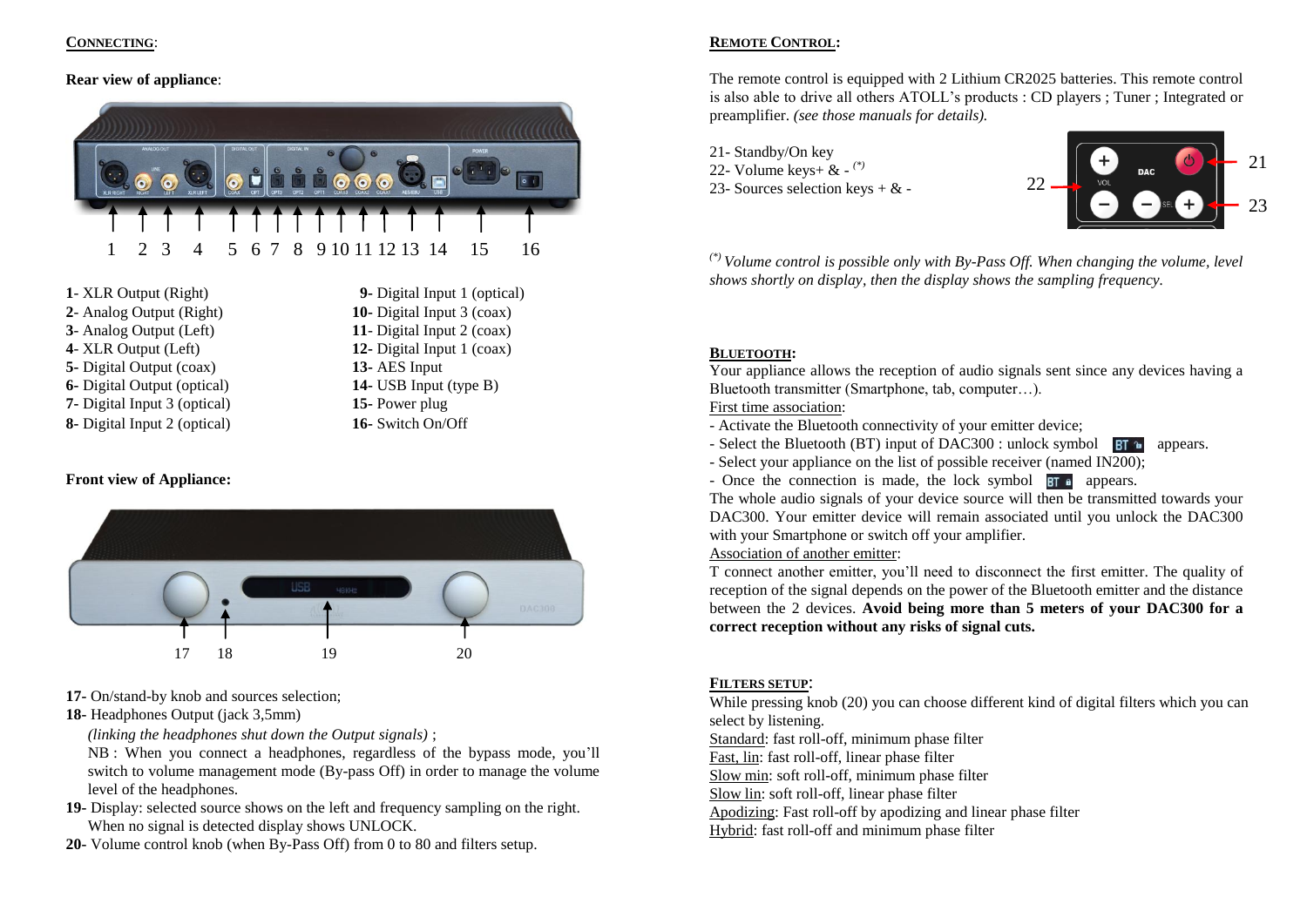## **BY-PASS MODE**:

This DAC can be used as:

- Single converter as a source linked to a linear or XLR input of an integrated or preamp which will setup the volume control. In that case you'll need to fix the output level of the DAC300 and put it on BY-PASS position.
- Both converter and preamp directly linked to a power amplifier : volume control is then made by the DAC300. In this configuration, you need to place configuration as BY-PASS Off.

Put the DAC300 on stand-by then press knob (20) about 3 seconds. Position On/Off changes on every press of the knob.

## **Display BYPASS means that the volume control is not activated; Display BYPASS Off means that the volume control is activated.**

Note : By-pass mode is recommended when you're using an integrated. If you are using the DAC300 as a preamp, check if the amplifier is able to support a maximum input level of 5 Vrms.

# **USB INPUT (13)** :

Your appliance is equipped with a High-Res. asynchronous USB Input (B type). It will be possible to use it only when you'll have downloaded the appropriate driver on your computer. This driver can be freely downloaded on our website at the page : <https://www.atoll-electronique.com/en/products/dac-converters/converter-dac300/>

To avoid any troubles in the transfer of High Resolution files (DSD & 24bits/192kHz), it is recommended to use a USB interconnect with ferrite.



## **E.C. MARKING:**

E.C. marking certified the conformity with low tension directive 73/23/CEE, directive CEM 89/336/CEE and national transpositions.

## **GUARANTEE:**

The guarantee is **two years** long from date of purchase. We recommend you to ask your dealer to fill the guarantee and to conserve it. The guarantee is only available for appliances which have been use correctly.

## **ACCEPTED FORMATS:**

- Accepted format on optical & coaxial Inputs: 16-24bits (44,1kHz, 48kHz, 88.2kHz, 96kHz, 176.4 kHz et 192kHz).

- Accepted format on USB input:

- PCM : 16-32bits (44,1 kHz, 48kHz, 88.2kHz, 96kHz, 176.4kHz, 192kHz, 352.8 kHz, 384 kHz , 705,6kHz et 768kHz).

- DSD : DSD64, DSD128, DSD256 et DSD512.

You have just bought a Digital/Analog converter DAC300, with exceptional audiophile performances. We really thank you for your confidence in our products. To get the best part of this product, please read carefully this manual.

# CAUTIONS :

- Put your appliance in a dry and well ventilated place, far from source of heat;
- Do not make any plug in when the appliance is on;
- Avoid any short-cut;
- Respect polarity  $+\&$  and switch left  $\&$  right;
- To avoid any parasite sounds coming from some softwares, we recommend you to unplugged the USB dongle from your computer when not using it.

# *You will find enclosed :*

- *- a converter DAC300;*
- *- a powerlead;*
- *- an RCA wire;*
- *- a remote control;*
- *- this manual with the certificate of guarantee;*